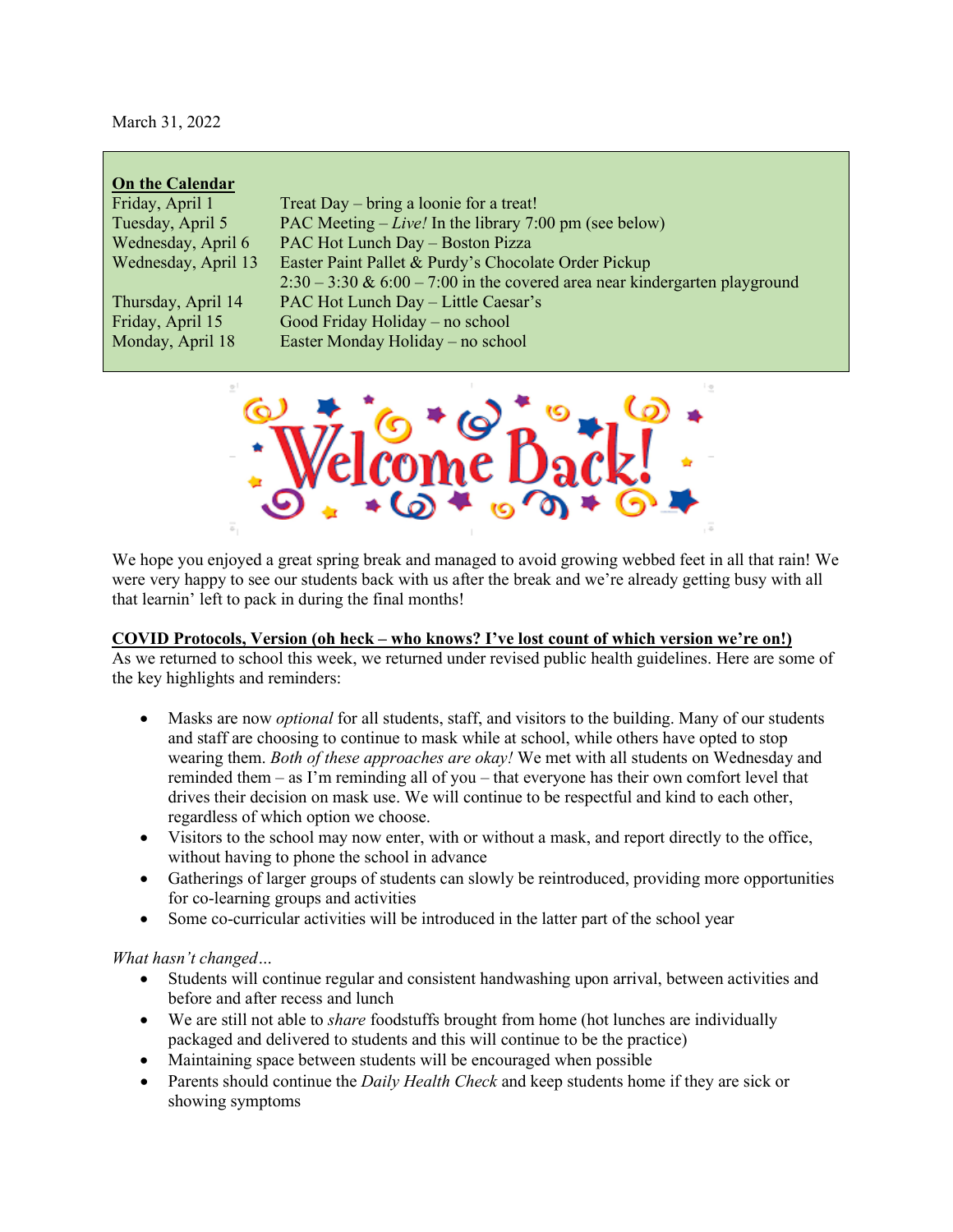### **Student Learning Survey Now Open**

The Provincial Student Learning Survey gathers information from parents/guardians/caregivers, teachers, and students on topics related to school environment, safety, and achievement. The information is used for planning in individual schools and provides a district and provincial perspective.

The Student Learning Survey will be administered to students in grade 4, parents/guardians/caregivers, and all school staff. We encourage parents/guardians/caregivers to participate in this survey, as the results are important in identifying and celebrating current strengths, as well as determining where the school needs to focus improvement. The surveys contain standard questions for the province.

The survey can be completed electronically and can be accessed on the Internet at [http://www.bced.gov.bc.ca/sat\\_survey.](http://www.bced.gov.bc.ca/sat_survey) Any computer with an Internet connection can be used, and access to the e-survey is simple and secure. The survey can be accessed through the link with or without an anonymous logon code by selecting the school district and school name where your child attends school. Provincial, District and School Reports for previous years can be viewed at the same site under the *Results* section.

The e-survey site will be open until April 29<sup>th</sup>. Thank you for your participation.

### **Summer Learning Returns to School District 43**

This coming summer, the school district will return to full *Summer Learning* programming. Elementary students have the options to attend a variety of *Skill Building* program options, including:

- Kindergarten to Grade 1 Transition
- English for Beginners
- Fine & Performing Arts
- French Immersion
- Integrated studies
- Math
- Reading & Writing
- Coding (Info Tech)
- Outdoor Science
- STEAM



*Summer Learning* programs for elementary students run from Tuesday, July 12<sup>th</sup> through Friday, July 29th, from 9:00 to noon. *Coquitlam River Elementary* is one of the *Summer Learning* sites again this year.

Elementary *Skill Building* course registration opens at **6:00 am on Tuesday, May 3**. See the attached poster for more information.

*(note: registration is through [www.sd43summerlearning.ca](http://www.sd43summerlearning.ca/) – not through Coquitlam River Elementary)*